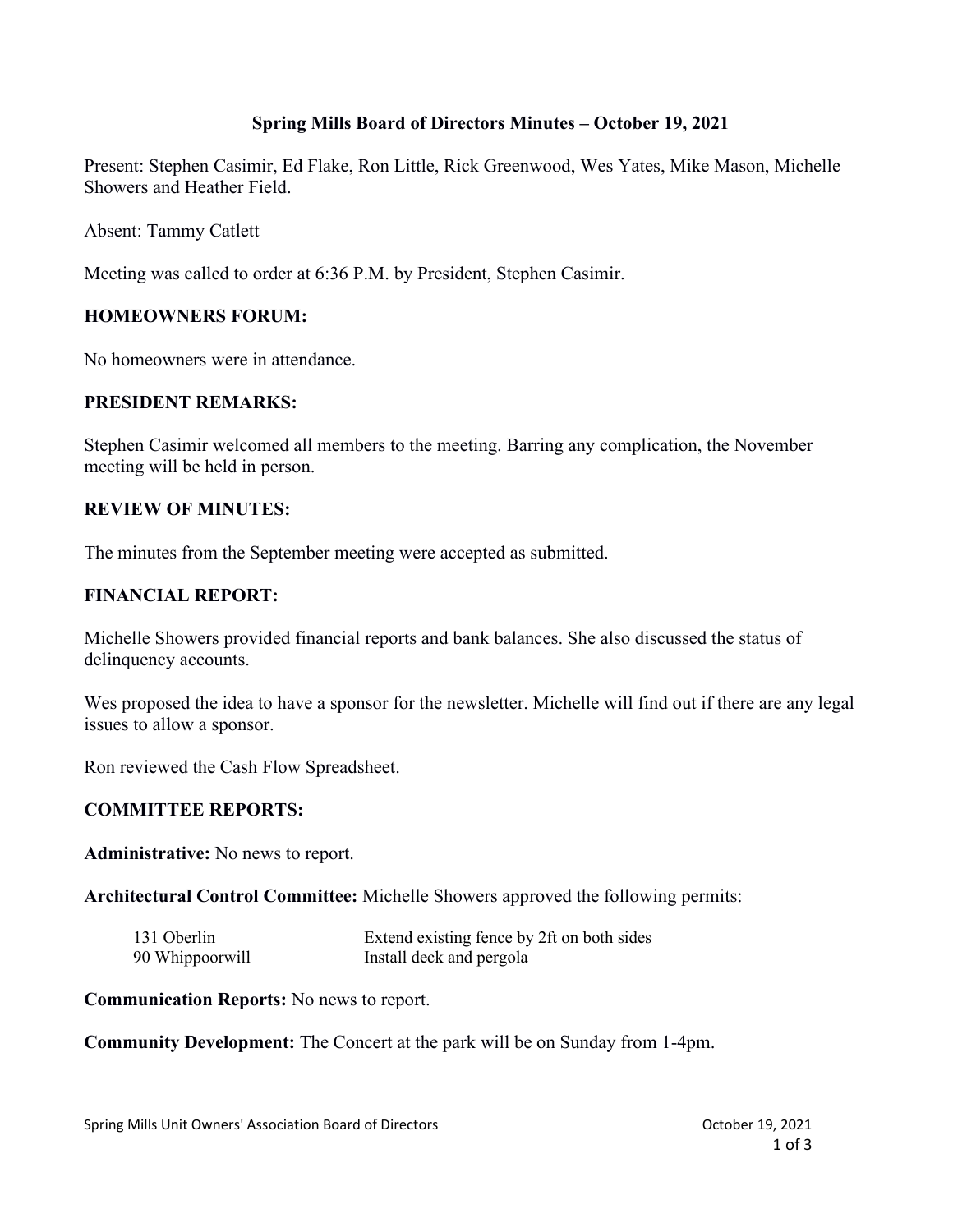Trick-or-Treating will be held on October 31<sup>st</sup> from 6-8pm. A guard meeting will be held Sunday, 31Oct, at the pool parking lot at 1pm to get safety items.

The Holiday Decorating Contest will be judged the evening of December 15<sup>th</sup>.

Santa will be at the Library December 18<sup>th</sup> from 2-4pm.

**Compliance:** Michelle Showers provided a Compliance Log with outstanding violations.

**Roads & Grounds:** Botanica provided a 2022 Landscaping Contract. The Board will review the contract.

Rick Greenwood pointed out the boulders along TJ Jackson need to be replaced because vehicles are driving around the sides of the speed bumps.

**Pool & Community Park:** Ed Flake advised the storage unit will be pushed back to the March meeting.

## **Pending Items:**

• Storage Unit at the pool – POC: Tammy/Ed, ECD March 2022

**New Business**: Stephen proposed a legal review the CCRs. This review will also answer homeowner questions.

Wes Yates moved to have legal look at the CCRs and advise the Board on moving forward for any amendments to the bylaws and CCRs. Ron Little Seconded. Motion Carried Unanimously.

**Upcoming Newsletter:** The article deadline for the November 12<sup>th</sup> newsletter will be October 22<sup>nd</sup>.

Topics for this newsletter include:

- President's message
- Manager's message
- Fun & Games
- Santa
- Decorating Contest
- Snow Policy

## **Next Meeting**

The next Board of Directors meeting is currently scheduled for Tuesday, November 16<sup>th</sup> at 6:30pm.

## **Motion Summary**

Wes Yates moved to have legal look at the CCRs and advise the Board on moving forward for any amendments to the bylaws and CCRs. Ron Little Seconded. Motion Carried Unanimously.

Wes Yates moved to adjourn. Ron Little seconded. Motion carried unanimously.